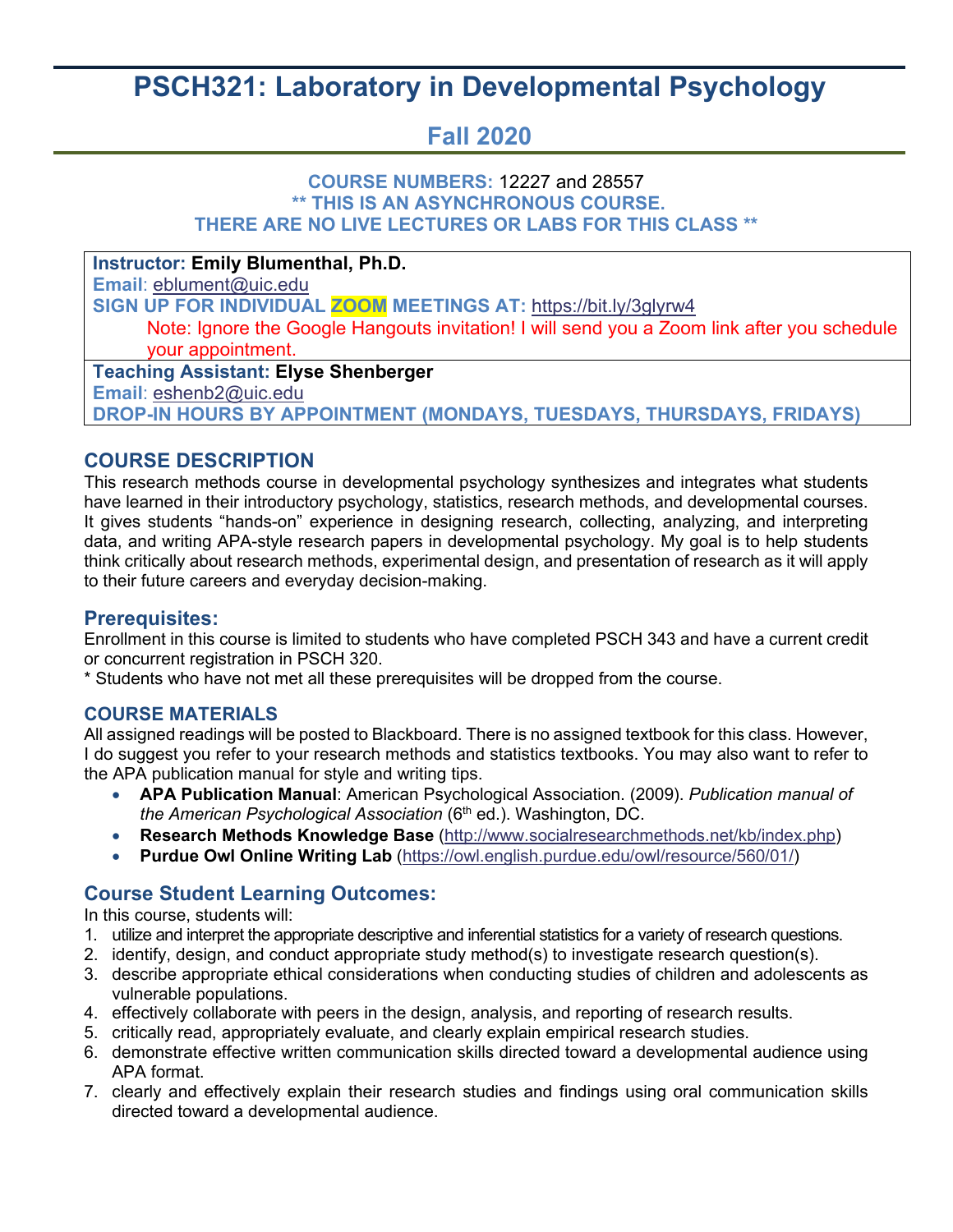# **STUDENT RESPONSIBILITIES & COURSE POLICIES**

- In this class I will work to promote an **anti-discriminatory environment** where everyone feels safe and welcome. I recognize that discrimination can be direct or indirect and take place at both institutional and personal levels. I believe that such discrimination is unacceptable, and I am committed to providing equality of opportunity for all by eliminating any and all discrimination, harassment, bullying, or victimization. The success of this policy relies on the support and understanding of everyone in this class. We all have a responsibility not to be offensive to each other, or to participate in, or condone harassment or discrimination of any kind.
- I expect you to take advantage of the opportunities that this course offers you by being an **active and thoughtful participant** in all online discussions and by trying your best on the various elements of the course. I expect you to take ownership of your learning and to reach out to me or your teaching assistant if you are struggling or have concerns. I expect you to take the opportunity to learn from your peers through online activities, and I expect you to be respectful and courteous to one another. Finally, I expect you to hold yourself to the highest standards for academic honesty and integrity in your work.
- Students are responsible for reading and studying all **assigned readings**, **checking Blackboard for announcements and updates, watching video lectures**, and helping to foster **class cohesiveness and respect**.
- All assignments must be turned in **through the Assignments link on Blackboard**. Late assignments with no valid and verifiable excuse will be penalized 5% for each day that they are late, including weekends. No assignments will be accepted after 7 days or after graded assignments have been returned to the class (whichever comes first).
- Students are **responsible for the content of any announcements, assignments, or course-related information** posted to Blackboard.
- If you need **help** throughout the course, there are a variety of resources that you can utilize. Posting questions to the Discussion Board; sending me or your TA an email [\(eblument@uic.edu,](mailto:eblument@uic.edu)) include course title in email subject), or setting up an individual meeting, are honest ways to obtain assistance when struggling in your classes. Come talk to me if you have any questions about course policies.

# **ONLINE COURSE COMMUNICATION GUIDELINES (NETIQUETTE)**

- Be mindful of different cultural and linguistic backgrounds, as well as different political ideologies and religious beliefs.
- Use good judgment when composing your written responses. Swearing and profanity should be avoided. Also consider that slang terms can be misunderstood or misinterpreted.
- Be careful using all capital letters when composing your written responses. This can be considered "shouting" on the Internet and is regarded as impolite or aggressive. It can also be stressful on the eye when trying to read your message.
- Be respectful of others' views and opinions.
- Be careful when using acronyms. If you use an acronym it is best to spell out its meaning first, then put the acronym in parentheses afterward, for example: Frequently Asked Questions (FAQs). After that you can use the acronym freely throughout your message.
- Use good grammar and spelling in written communications.
- In emails, always identify yourself and what class and section you are in. It is a good practice to put your course and section in the subject line. This helps your instructor identify course related emails.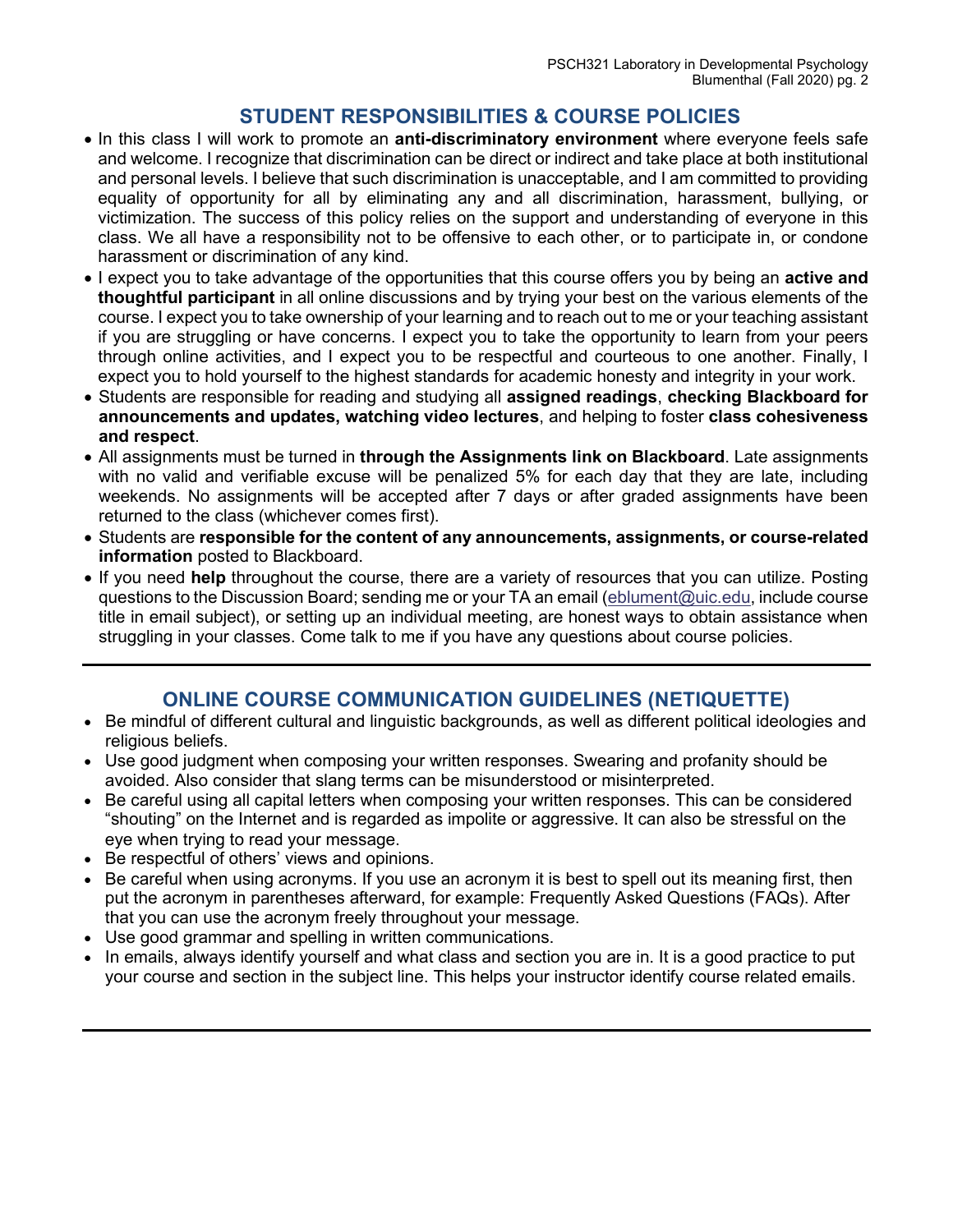## **EMAIL POLICY & THE DISCUSSION BOARD**

• **When emailing Professor Blumenthal and your TA, please start the subject line with PSCH321.** This will help me respond to your email more promptly. You may email me directly with administrative questions (about meetings, grades, etc.) and to set up appointments, but you must use the discussion board for *all* content-related questions (about lecture and assignments, etc.). I *will not respond* to content related questions over email. Using the discussion board, rather than email, will allow you to get a faster response, and more information from your classmates. Both asking and answering questions on the discussion board is an excellent study tool, and I highly encourage participation!

## **BLACKBOARD**

- All announcements and assignments, as well as the latest version of the course schedule, will be available on the course's Blackboard site, at **<https://uic.blackboard.com/>**
- If you are having trouble accessing or using the course website, contact the ACCC Service Desk at **[consult@uic.edu](mailto:consult@uic.edu)**, or call them at 312-413-0003 option 9.
	- **Be sure to check Blackboard regularly for announcements and updates.**

## **COURSE ASSIGNMENTS AND GRADING**

Grades will be determined using the following weights.

| <b>Assessment</b>        | <b>Points</b> | <b>Breakdown</b>                                                                                                     |
|--------------------------|---------------|----------------------------------------------------------------------------------------------------------------------|
| Discussion Board         | 130           | 10 points for up to 13 posts and responses<br>on different discussion board (see grading<br>rubric for more details) |
| Written assignments (WA) | 350           | 50 points for 7 written assignments (lowest<br>score dropped)                                                        |
| Exp. 1 Paper             | 120           |                                                                                                                      |
| Exp. 2 Proposal          | 200           |                                                                                                                      |
|                          |               |                                                                                                                      |
| <b>TOTAL</b>             | 800           |                                                                                                                      |

*Assignments based on participation as well as graded assignments (such as final projects) will contribute to your final grade without curving.* 

Final grades are assigned based on your overall percentage in the class. The breakdown of grades is:

| $\overline{\mathsf{A}}$ | 719.2-800 points       | 90-100%   |
|-------------------------|------------------------|-----------|
| B                       | 639.2-719.19 points    | 80-89.9%  |
| $\mathsf C$             | 559.2-639.19 points    | 70-79.9%  |
| D                       | 479.2-559.19 points    | 60-69.9%  |
|                         | Less than 479.2 points | $<$ 59.9% |

• Finally, it is extremely important that you check over your grades on Blackboard regularly. Scores on graded items **cannot be contested after the last scheduled day of classes**. **It is your responsibility to check over all of your grades before the final day of classes in the term.**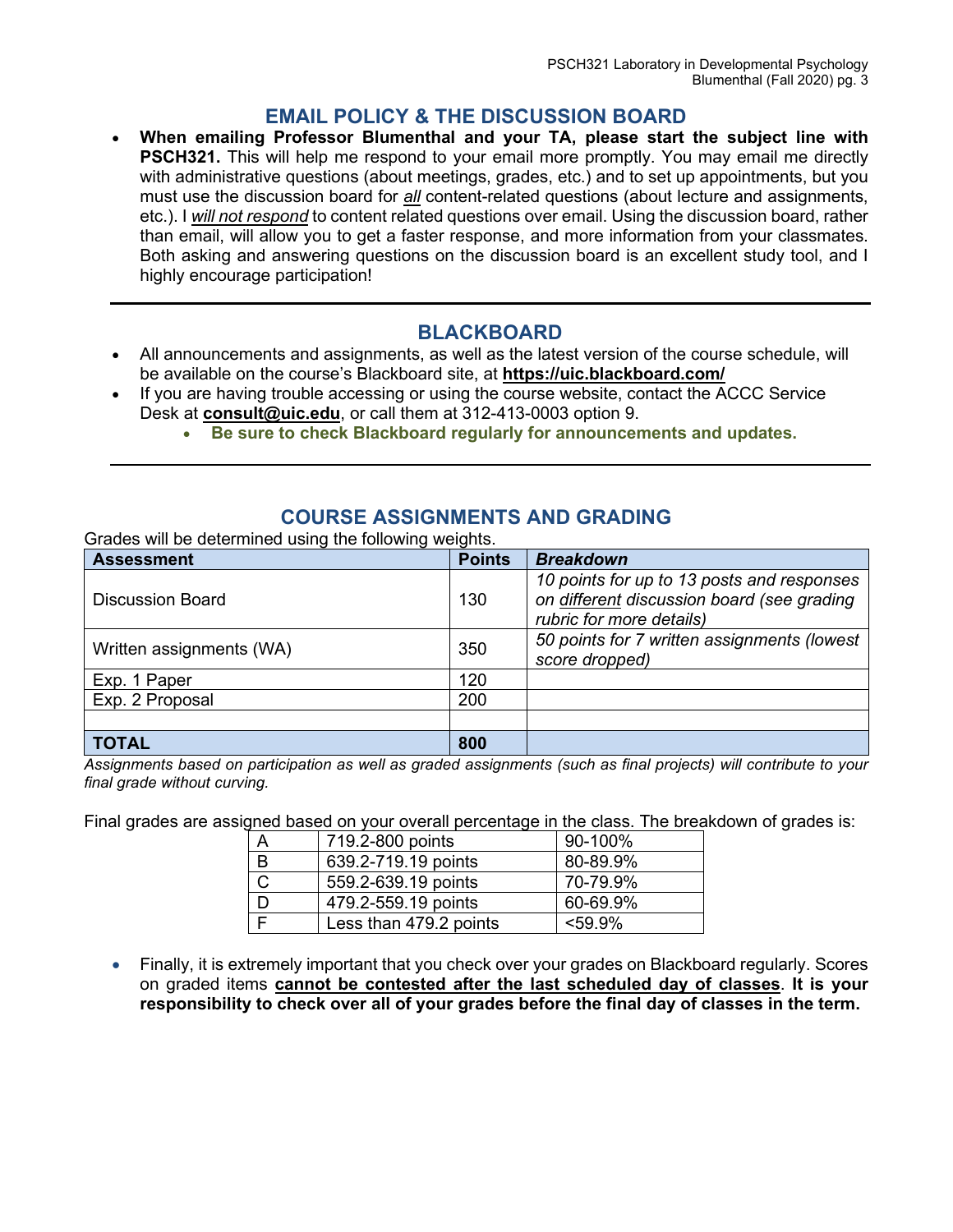**DISCUSSION BOARD:** There will be weekly discussion board topics designed to help you engage with the material and your classmates. This will be a great way to create a community in this class, and to help you get your questions answered.

- You are expected to post to the discussion board by Wednesday of each week and to provide at least two thoughtful responses to your classmates' posts by Saturday. A detailed grading rubric for discussion board posts and responses is available on Blackboard.
- **I will assign extra credit for particularly thoughtful or insightful discussion board posts.**
- I know that discussion board posts can cause some anxiety, so feel free to email your post to Professor Blumenthal or your TA for comments before posting to the board. We're here to help!

**WRITTEN ASSIGNMENTS**: Most weeks during the term, you will also be given assignments to highlight, or help you think deeply about certain topics. These assignments will require you to complete work or reading outside of class. **Your lowest score on the written assignments will be dropped from your overall grade**. More information on individual assignments will be posted on Blackboard **Late assignments will be penalized 5% per day and** will **not be accepted 7 days after the due date or after graded assignments have been returned (whichever comes first).**

#### **EXPERIMENT PAPERS:**

**Experiment 1 Paper:** We will conduct one experiment together, and you must provide data for this experiment. **I will deduct 2% from your overall course grade if you do not contribute to data collection without a documented medical excuse** for yourself or an immediate family member**.** 

**You will write a full research report for this experiment.** The report will take the form of experimental articles that we will be reading. Your report should include a cover page, Abstract, Introduction, Method, Results, Discussion, References and Figures/Tables sections, and should be typed, double-spaced, in 12-point Times New Roman or Arial font, with 1-inch margins on all sides. We will analyze the data together in class, but *you must write your report independently*. **All papers must be turned in through the Assignments link on Blackboard.**

**Experiment 2:** The second experiment will involve a research proposal on a topic in developmental psychology. You may work alone or in pairs for this second assignment. Your proposal will be formatted as a grant proposal and include a cover page, abstract, specific aims, literature review, method, data analytic plan, and discussion sections. As with the previous paper, your proposal should be typed, double-spaced, in 12-point Times New Roman or Arial font, with 1-inch margins on all sides.

**For all papers:** I am always happy to **provide feedback on drafts of papers** during scheduled appointments. **I will not edit papers over email, please don't ask!** 

**I take plagiarism very seriously,** even during these difficult times. When you use words or ideas from another source, whether it is the article on which the paper is based, lecture, or another source, you must let me know where the words or ideas have come from. This is true even when you put the ideas in your own words. It is very important that you pay attention to this guideline and if you have any questions that you ask them. You will never get in trouble for asking a question, but you could plagiarize if you have a question about citing information that you did not ask! I take all cases of academic dishonesty very seriously and am required to report all instances of suspected academic dishonesty (including, but not limited to, plagiarism) to the Office of the Dean of Students.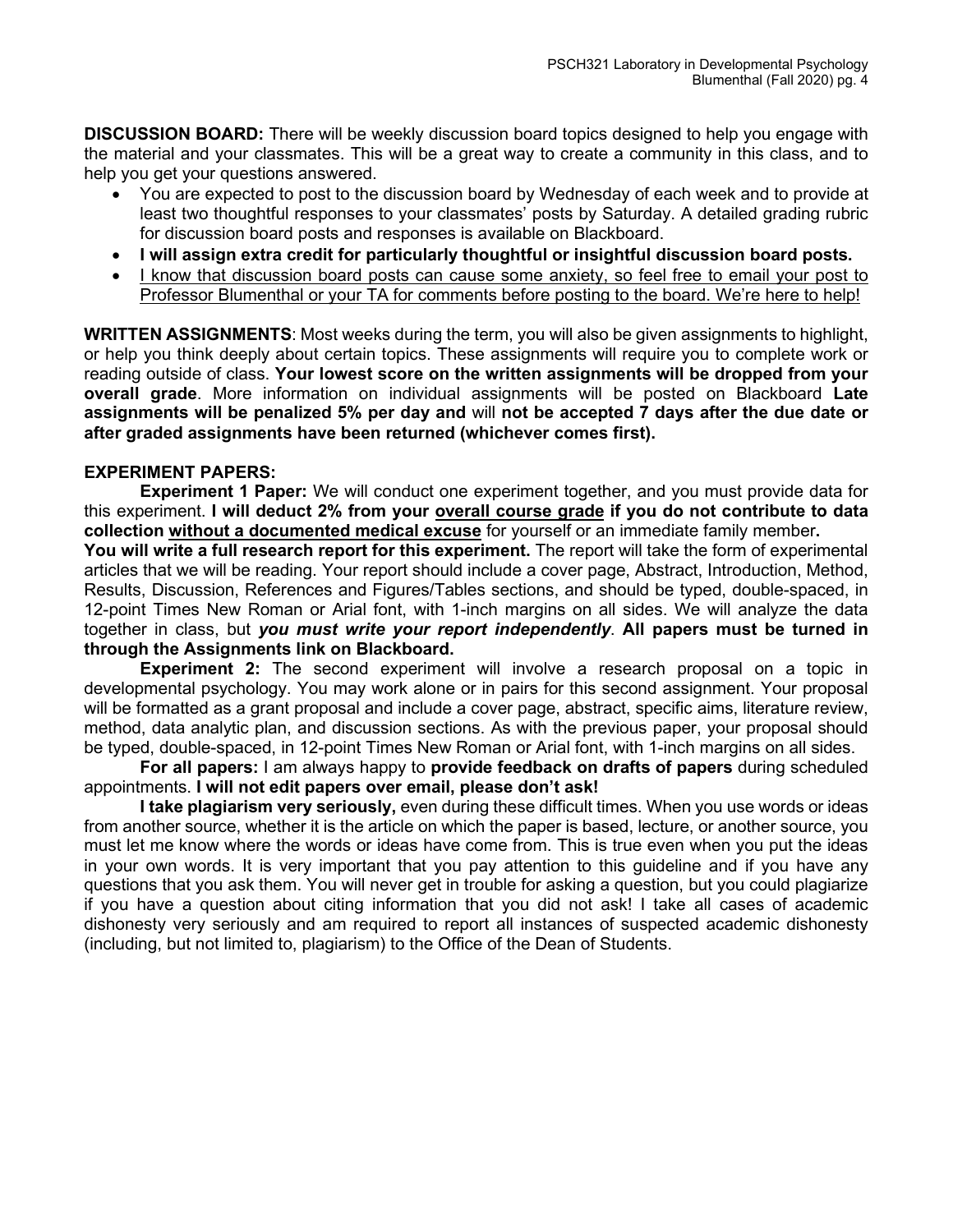# **UIC ACADEMIC POLICIES**

Academic Integrity: I have zero tolerance for academic dishonesty. This includes, but is not limited to, plagiarism, cheating, copying, collaborating with others on individual assignments (e.g., papers), using unauthorized aids during test-taking, communicating with other students during exams, falsifying doctor's notes, or any other practice which gives you or any other student an unfair advantage in the course. I am here to help you with any questions you may have. I take all forms of academic dishonestly equally seriously and will report you to the UIC Office of the Dean of Students. If you feel that the course is moving too quickly or you have questions, please come to my drop-in hours, or email me and I will do my best to help you. Let's all respect each other and UIC enough to take this class seriously and honestly.

Students agree that by taking this course, all required papers will be subject to submission for textual similarity review for the detection of plagiarism. All submitted papers will be included as source documents in reference database solely for the purpose of detecting plagiarism of such papers.

Academic dishonesty is an offense against the University and course instructors are obligated to report an incident to the Associate Dean for Academic Affairs. Academic dishonesty includes, but is not limited to, cheating, or assisting someone else in academic dishonesty, plagiarism, unauthorized possession of class materials (e.g., tests), and unauthorized changing of one's grade. Students found guilty of engaging in an act of academic dishonesty may receive a failing grade for the assignment or course. Such students may also be prohibited from holding an assistantship or leadership position within the School, and/or be barred from competing for School scholarships and other awards. The range of possible disciplinary actions flowing from an act of academic misconduct are found in the UIC Student Disciplinary Policy at: <http://dos.uic.edu/conductforstudents.shtml> Students who assist in or are complicit with cheating could also be in violation of the Policy. If you have any questions or concerns, please visit <https://dos.uic.edu/community-standards/academic-integrity/> for more information, or contact me.

Additional resources: Two excellent sources which define plagiarism and how to avoid it are located at: [http://www.indiana.edu/~wts/pamphlets/plagiarism.shtml](http://www.indiana.edu/%7Ewts/pamphlets/plagiarism.shtml) and <http://owl.english.purdue.edu/owl/resource/589/01/>

Students are also encouraged to consult me or your TAs on rules for proper citation.

**Office of Disability Services:** It is University policy to facilitate a barrier free environment so that students can fully access classes and other University activities. The Disability Resource Center provides assistance and support for students and assists with the provision of reasonable accommodations to students who have a documented disability. In order to receive accommodations, students must register with the UIC Disability Resource Center [\(https://drc.uic.edu/\)](https://drc.uic.edu/) and provide the course instructor with the Letter of Accommodation developed by the Disability Resource Center at the beginning of the term or as soon as feasible. I will collaborate with you and the Resource Center to implement a plan that will facilitate learning.

**Religious Holidays:** Students who wish to observe their religious holidays shall notify the faculty member by the tenth day of the semester of the date when they will be absent unless the religious holiday is observed on or before the tenth day of the semester. In such cases, the student shall notify the faculty member at least five days in advance of the date when he/she will be absent. The faculty member shall make every reasonable effort to honor the request, not penalize the student for missing the class, and if an examination or project is due during the absence, give the student an exam or assignment equivalent to the one completed by those students in attendance. If the student feels aggrieved, he/she may request remedy through the campus grievance procedure.

<http://www.uic.edu/depts/oae/docs/ReligiousHolidaysFY20122014.pdf>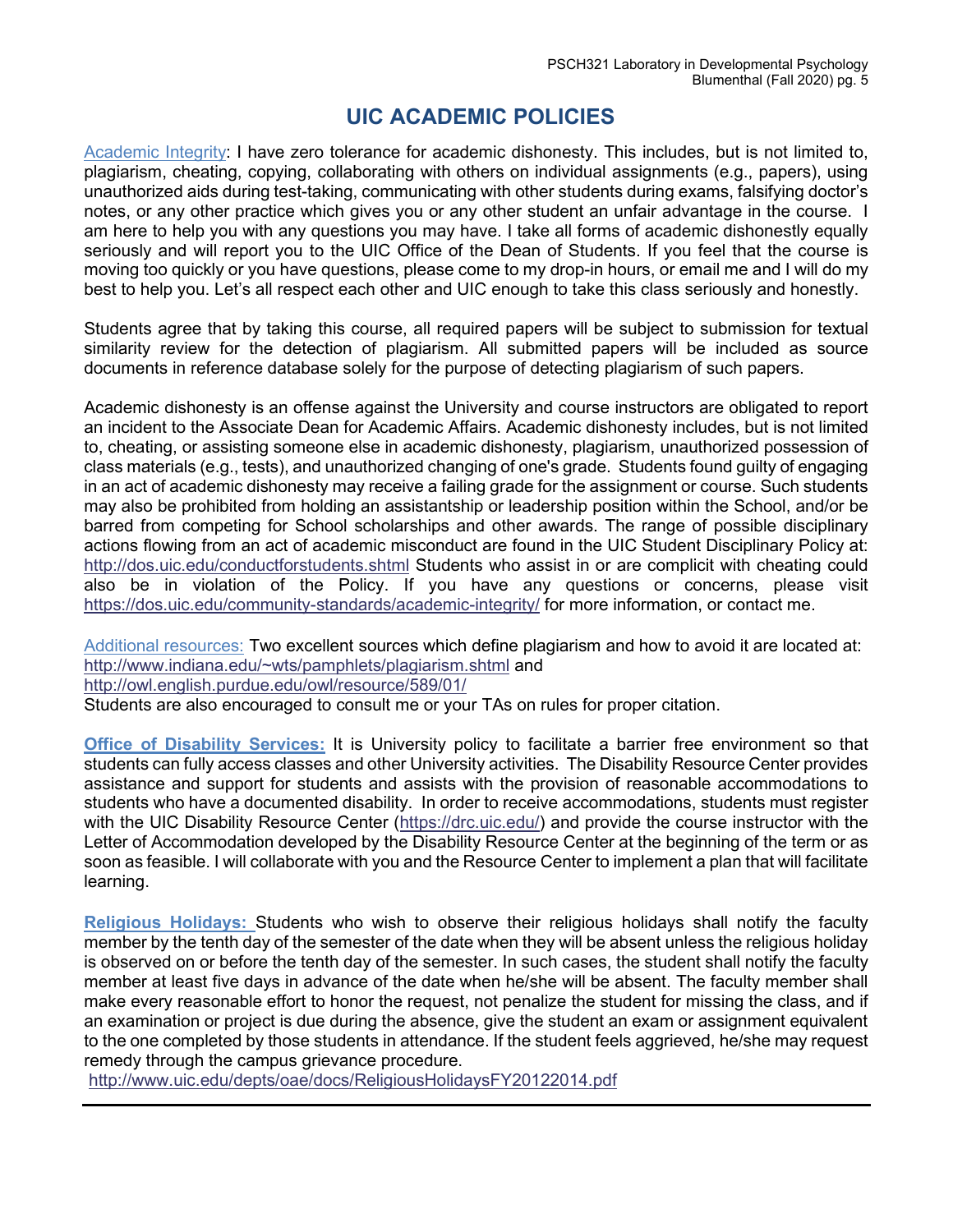# **UIC RESOURCES**

If you find yourself having difficulty with the course material or any other difficulties in your student life, don't hesitate to ask for help! Come to me, or if it is about an issue beyond this class, please contact your college advisors, or get help from any number of other support services on campus.

**The Writing Center** offers one-on-one consultation with student writers who need help developing ideas, or need advice, guidance, or additional instruction on any aspects of writing in any class. Tutors are prepared to spend fifty minutes per appointment, and there is no limit to the number of tutoring sessions you can have each semester. Make an appointment and be on time! Bring the paper on which you're working, as well as any related drafts or notes, and information about the assignment. For an appointment, call the Writing Center at (312) 413-2206. Visit the Writing Center website at [www.uic.edu/depts/engl/writing](http://www.uic.edu/depts/engl/writing) for more information.

**The Academic Center for Excellence** can help if you feel you need more individualized instruction in reading and/or writing, study skills, time management, etc. Contact the Academic Center for Excellence at <http://studentaffairs.uic.edu/ace/> Phone: 312-413-0031 E-Mail: [uicace@uic.edu](mailto:uicace@uic.edu)

**Counseling Services** are available for all UIC students. You may seek free and confidential services from the Counseling Center, [www.counseling.uic.edu.](http://www.counseling.uic.edu/) The Counseling Center is located in the Student Services Building; you may contact them at (312) 996-3490. In addition to offering counseling services, the Counseling Center also operates the InTouch Crisis Hotline from 6:00 p.m.-10:30 p.m. They offer support and referrals to callers, as well as telephone crisis interventions; please call (312) 996-5535.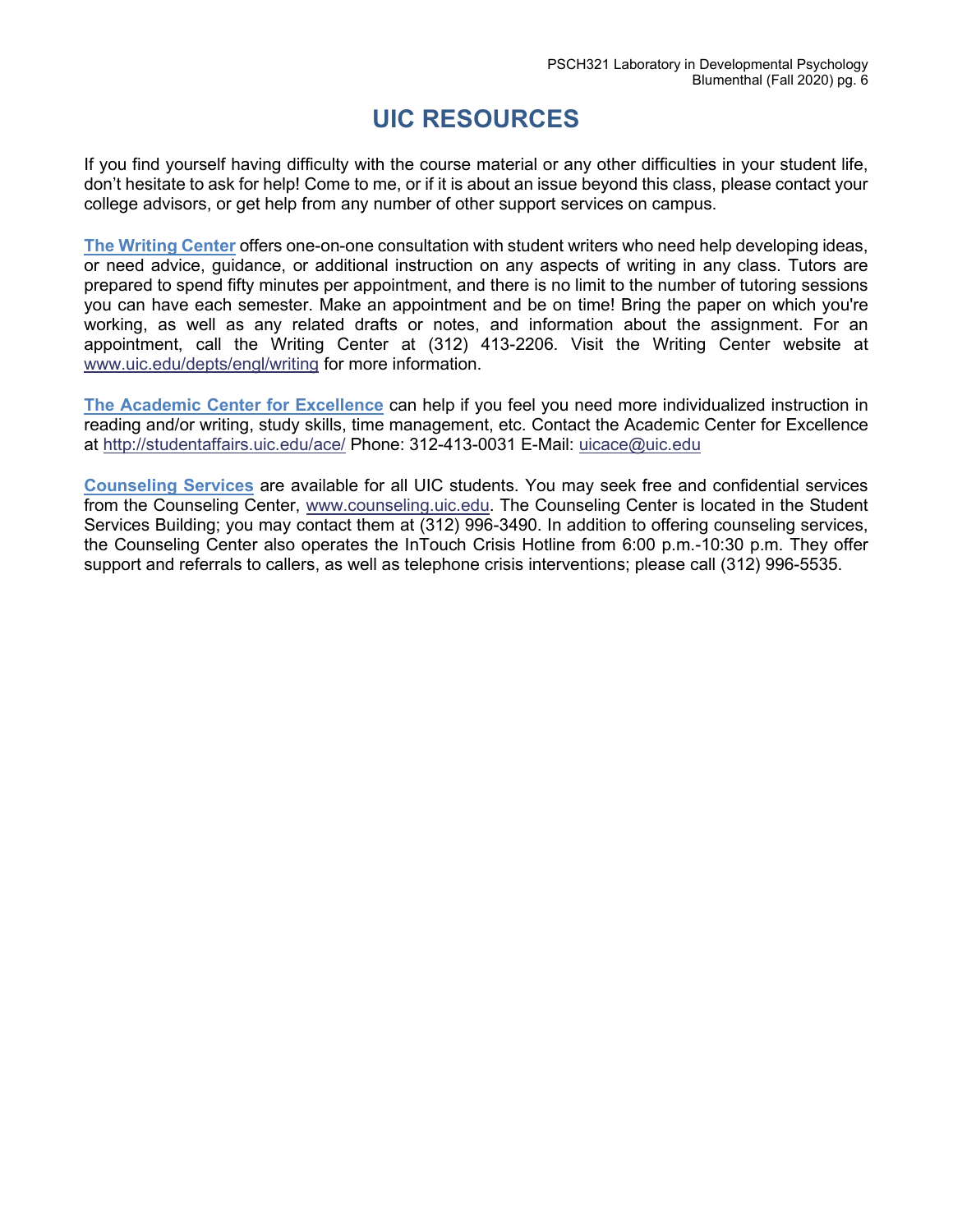# **Tips for Success**

### Stay in Contact

Because we no longer have opportunities to meet in class, it is crucial we maintain contact and communicate virtually. There are several software we will use to do that, which are listed below. Please check in once a day.

You can also stay in contact with Dr. Blumenthal by booking an appointment for a virtual meeting.

### Check Your Systems!

As an online class, our computers and software become that much more critical. We have a variety of software we will be using.

- **Blackboard**: All our course documents (e.g., assignments, readings) are located here, along with grades. I will send class-wide announcements through Blackboard.
- **UIC email:** Check your email daily.
- **Blackboard Collaborate Ultra and Zoom:** We will use Blackboard Collaborate Ultra for drop-in hours and Zoom for individual meetings. You can access Zoom for UIC at <https://accc.uic.edu/services/communication-collaboration/conferencing/zoom/>
- *Mobile Devices*: I strongly recommend you install Blackboard for Students, your UIC email, and Zoom on your mobile devices. I also recommend you turn on push notifications for all of them so that you get alerts, emails, and messages directly on your phone.

### Treat This Like a Face-to-face Course

My best advice is to continue treating this like a face-to-face course. Schedule time weekly that is dedicated to working on PSCH321 assignments. Stick to it.

### Manage Your Time

I have created a course schedule that can be done on your own time, but there are regular deadlines to ensure you stay on track. Plan ahead and allocate your time accordingly.

I recommend you have a time (e.g., calendar) and task (e.g., Todoist, personal planner) management system. Plan your schedule weekly and at the start of each day (or the night prior) to keep yourself on track!

If you're struggling with figuring out how to manage your time, book an appointment with me! I seriously nerd out over this stuff, and I would love to help you.

### Take Care of Yourself

Now is a good time to begin self-care practices if you do not currently have any. Some recommendations I have include:

- Virtually chat with friends and family
- Exercise: yoga, walking, biking, etc.
- Meditate: There are a lot of great guided meditations online.
- Have a social media-free time. Limit your news exposure if needed.
- Sleep, read, take a bath, cook yourself a nice meal
- Art: coloring books, knitting, drawing, etc.
- Journal and reflect on what you are grateful for, how you are processing these changes, etc.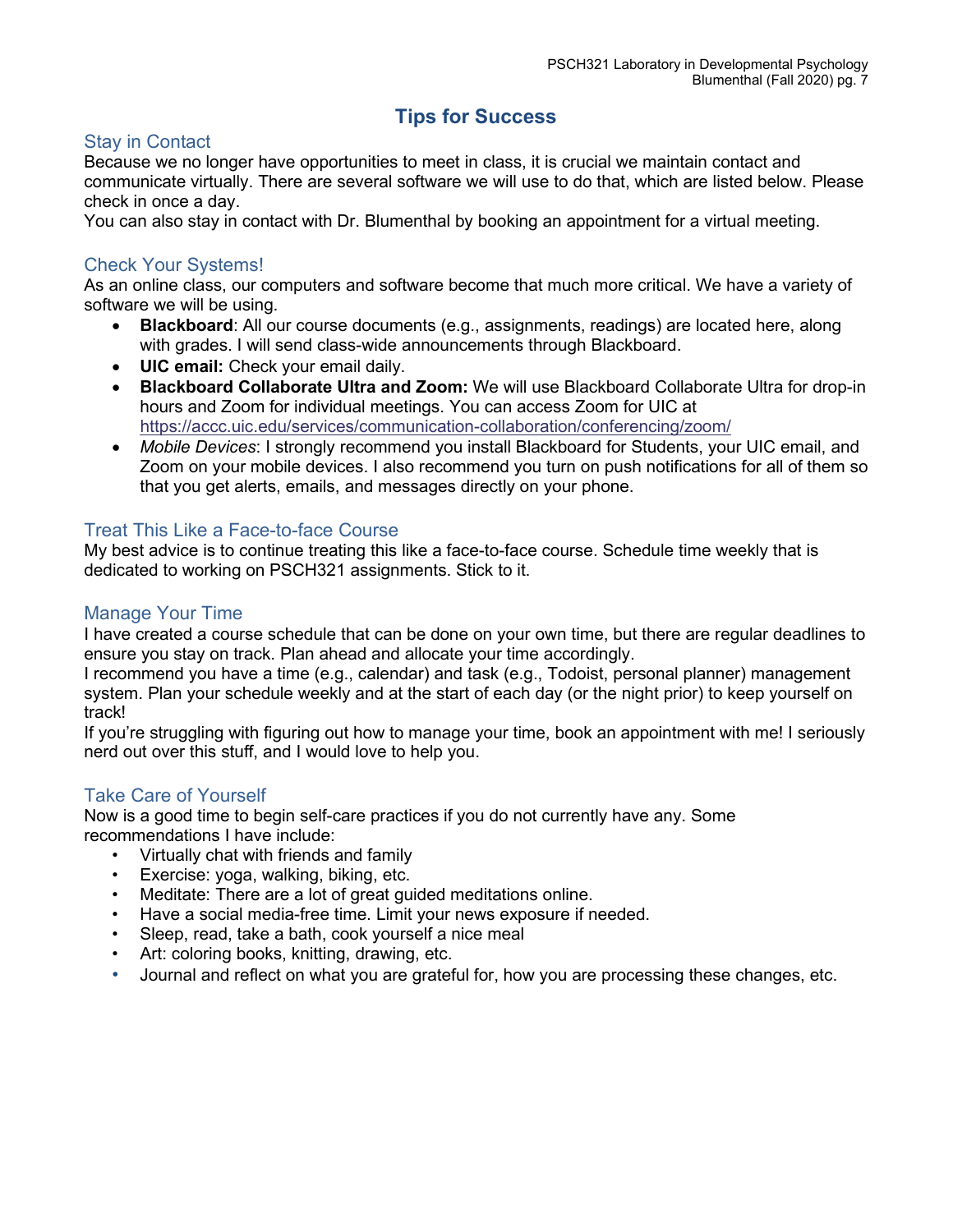UIC's Office of Applied Psychological Services has a very thorough handout with more resources (on Blackboard). I especially want to highlight the psychological services available to you at this time:

- **Psychologists know how anxiety-producing this time can be, so some have produced podcasts about ways to manage stress and anxiety during this time**. Yale psychologist, Dr. Laurie Santos has a podcast, "The Happiness Lab," where she has two COVID-19 specific podcasts about things we can do to decrease stress and anxiety. [https://podcasts.apple.com/us/podcast/the-happiness-lab-with-dr-laurie](https://podcasts.apple.com/us/podcast/the-happiness-lab-with-dr-laurie-santos/id1474245040?fbclid=IwAR3qG8CC6H8CLLJrsHr4wgA8fYQGkLzR0IwmzEr_0HReDc1zXuYMzLBjGR0)[santos/id1474245040?fbclid=IwAR3qG8CC6H8CLLJrsHr4wgA8fYQGkLzR0IwmzEr\\_0HReDc1z](https://podcasts.apple.com/us/podcast/the-happiness-lab-with-dr-laurie-santos/id1474245040?fbclid=IwAR3qG8CC6H8CLLJrsHr4wgA8fYQGkLzR0IwmzEr_0HReDc1zXuYMzLBjGR0) [XuYMzLBjGR0](https://podcasts.apple.com/us/podcast/the-happiness-lab-with-dr-laurie-santos/id1474245040?fbclid=IwAR3qG8CC6H8CLLJrsHr4wgA8fYQGkLzR0IwmzEr_0HReDc1zXuYMzLBjGR0)
- **Seek out** professional **resources, such as therapy for additional support.** A lot of therapists are transitioning to telehealth services. If you have insurance, most likely, there is an in-network provider currently accepting new clients via telehealth (phone or video chat sessions). For those without insurance, there are also resources that are sliding scale, ranging from \$20-\$60 per session.
	- o Open Path<https://openpathcollective.org/client/>
	- o Clear water Counseling<http://clearwatercounselingchicago.com/>
	- o Better Help<https://www.betterhelp.com/>

### I Expect My Students to Develop a "Growth" Mindset.

• If you are unfamiliar with the terms "fixed mindset" and "growth mindset" I highly suggest you take a few minutes to [watch Carol Dweck,](https://www.ted.com/talks/carol_dweck_the_power_of_believing_that_you_can_improve) researcher from Stanford University, highlight the huge difference a shift in your mindset can make on your success. If you receive a bad grade on assessment do you believe it is because you are just not good at this subject? Or do you see it as an indication that you need to study a bit harder in order to do well next time? This is one small example, but you can absolutely change your mindset and approach challenges and successes to benefits your learning. I believe that all students with the necessary prerequisites have the ability to be successful in this course, and that failures or challenges should be viewed as learning opportunities. As you begin this course, please consider what you need to do to develop a growth mindset, and approach all course activities and assessments accordingly.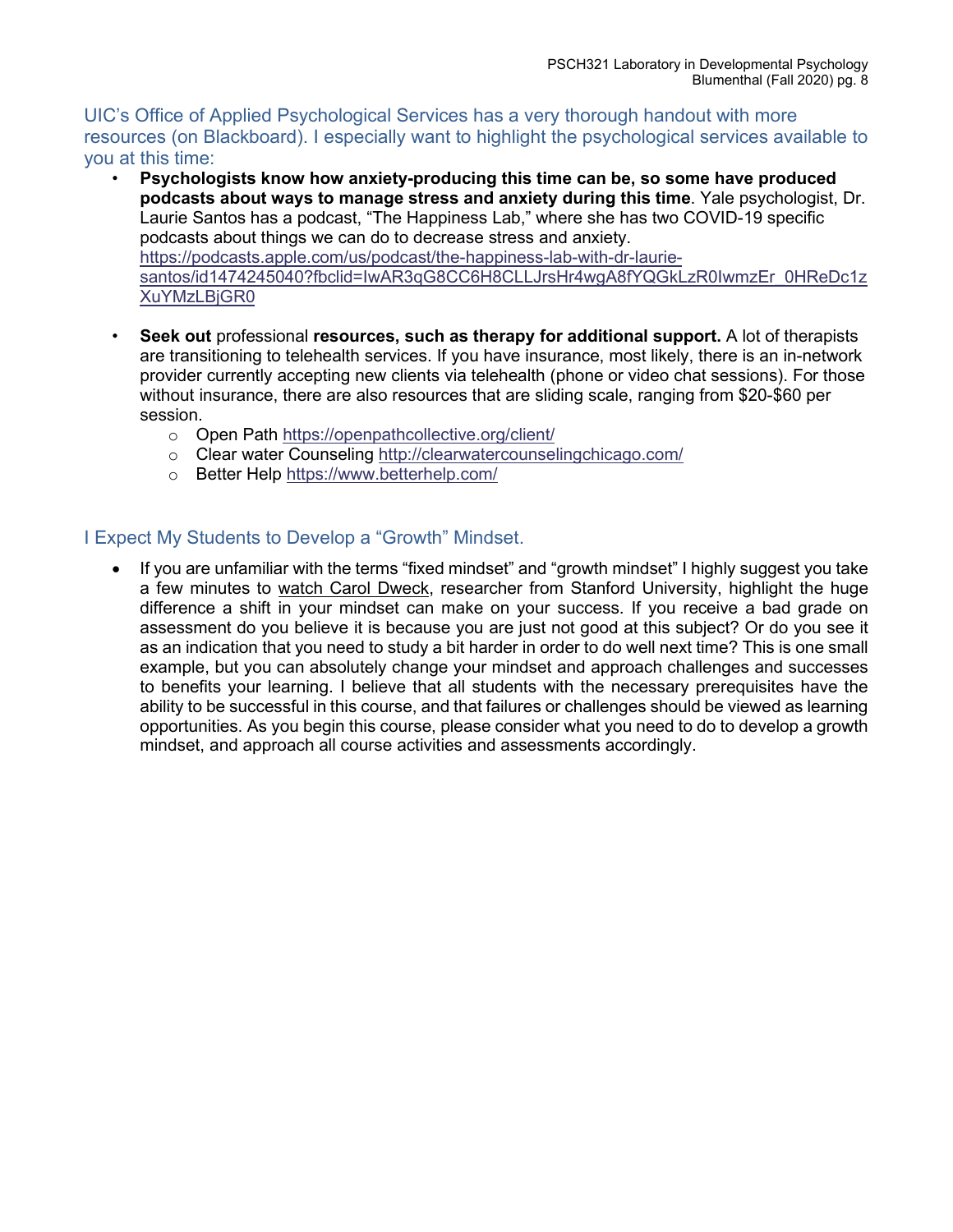### **COURSE CALENDAR**

Please note that the schedule is tentative. I reserve the right to make changes. If I do need to make changes to the schedule, you will be notified of the changes on Blackboard and over email. Note that the date of assignments will probably not change.

### **Note: Assignments are due on the Monday of the FOLLOWING week.**

#### **This will give you time to work on assignments over the weekend and ask Professor Blumenthal and your TA any questions before submitting your work.**

| Week 1: Review of Research Methods and Statistics                                                                                                         |  |  |  |  |
|-----------------------------------------------------------------------------------------------------------------------------------------------------------|--|--|--|--|
| Take the ungraded pretest to determine what content to review                                                                                             |  |  |  |  |
| Watch videos/read articles to help you review material                                                                                                    |  |  |  |  |
| Post to the Week 1 Discussion Board (no responses required this week)                                                                                     |  |  |  |  |
| No assignments this week. Take time to review foundational concepts using posted resources (ask for                                                       |  |  |  |  |
| more resources/help if you need it!)                                                                                                                      |  |  |  |  |
| <b>Week 2: Ethics in Developmental Research</b>                                                                                                           |  |  |  |  |
| Watch the videos and read articles on ethics in developmental research                                                                                    |  |  |  |  |
| Post to the Week 2 Discussion Board                                                                                                                       |  |  |  |  |
| WA1: Identifying Variables in Empirical Articles is due on Tuesday, September 8, 2020 by 11:59 pm CST                                                     |  |  |  |  |
| (Note the date change because of the Labor Day holiday)                                                                                                   |  |  |  |  |
|                                                                                                                                                           |  |  |  |  |
| <b>Week 3: Reading Empirical Articles</b>                                                                                                                 |  |  |  |  |
| Watch the videos and read articles how to effectively read empirical articles                                                                             |  |  |  |  |
| Post to the Week 3 Discussion Board                                                                                                                       |  |  |  |  |
| WA2: Reading Empirical Articles #1 is due on Monday, September 14, 2020 by 11:59 pm CST                                                                   |  |  |  |  |
|                                                                                                                                                           |  |  |  |  |
| <b>Week 4: Experiment 1 Introduction</b>                                                                                                                  |  |  |  |  |
| <b>Participate in Experiment 1 design</b><br>Watch the videos and read articles assigned for Experiment 1. Read the Experiment 1 instructions and grading |  |  |  |  |
| rubric                                                                                                                                                    |  |  |  |  |
| Post to the Week 4 Discussion Board                                                                                                                       |  |  |  |  |
| <b>Participate in Experiment 1 Design Activities</b>                                                                                                      |  |  |  |  |
|                                                                                                                                                           |  |  |  |  |
| <b>Week 5: Revisiting Developmental Methods</b>                                                                                                           |  |  |  |  |
| Participate in Experiment 1 data collection<br>Watch the video lectures and read the assigned articles on research methods and identifying confounds      |  |  |  |  |
| Post to the Week 5 Discussion Board                                                                                                                       |  |  |  |  |
| WA3: Identifying Confounds is due on Monday, September 28, 2020 by 11:59pm                                                                                |  |  |  |  |
|                                                                                                                                                           |  |  |  |  |
| <b>Week 6: Writing Empirical Papers</b>                                                                                                                   |  |  |  |  |
| Watch videos on writing empirical papers and APA style                                                                                                    |  |  |  |  |
| Post to the Week 6 Discussion Board                                                                                                                       |  |  |  |  |
| WA4: Motivate Paragraph is due on Monday, October 5, 2020 by 11:59 pm CST                                                                                 |  |  |  |  |
|                                                                                                                                                           |  |  |  |  |
| <b>Week 7: Experiment 1 Data Analysis</b>                                                                                                                 |  |  |  |  |
| Watch the video lectures on analyzing and reporting our Experiment 1 data                                                                                 |  |  |  |  |
| Post to the Week 7 Discussion Board                                                                                                                       |  |  |  |  |
| WA5: Experiment 1 Method and Results Draft due on Monday, October 12, 2020 by 11:59 pm CST                                                                |  |  |  |  |
|                                                                                                                                                           |  |  |  |  |
|                                                                                                                                                           |  |  |  |  |
|                                                                                                                                                           |  |  |  |  |